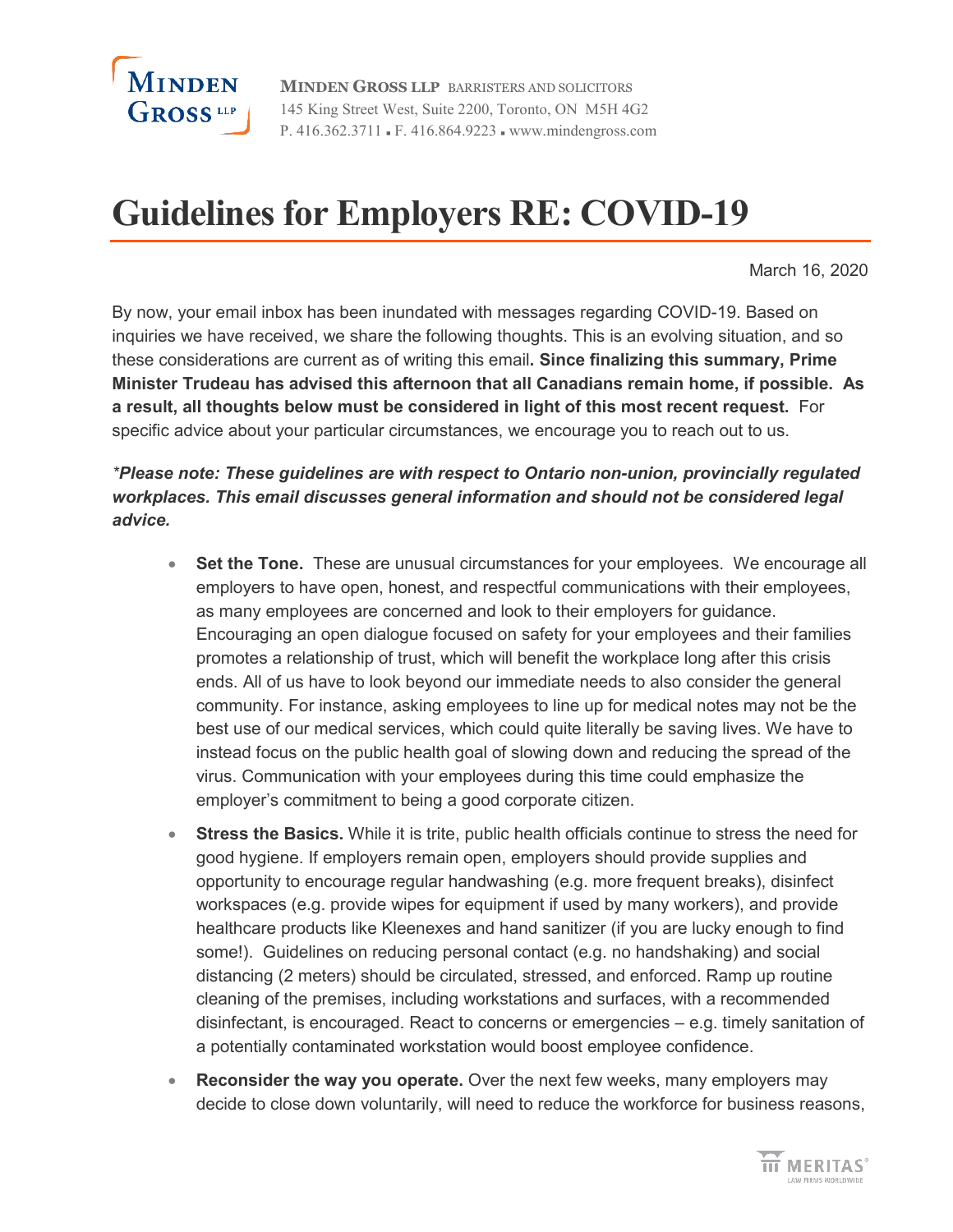

or will have to close due to an infected employee/visitor or government order. Review the essence of your business for emergency planning to see what technology can offer and what you can do without. Encourage telephone conferences and Skype meetings instead of face-to-face. Cancel travel requirements. Allow flexibility to work from home or in other remote locations. Permit commuting during non-peak hours. Consider job sharing – more below. Be creative.

• **Monitor Illness**. Actively encourage sick employees to call in and stay home. Comfort employees who feel their job will be in jeopardy. There are a number of job-protected leaves for workers in Ontario under the *[Employment Standards Act](https://www.ontario.ca/laws/statute/00e41)* that may apply. Attached is a summary of existing leaves.

The Ontario government announced today, March 16, 2020, that it is preparing legislation that will provide job-protected leave for employees

- 1) under medical investigation, supervision, or treatment for COVID-19;
- 2) acting in accordance with public health information/direction or an order under the *[Health Protection and Promotion Act](https://www.ontario.ca/laws/statute/90h07)*;
- 3) in isolation or quarantine;
- 4) who an employer directs not to work;
- 5) who need to provide care to a person for a reason related to COVID-19 such as a school or day-care closure. The right to ask for medical notes has been removed. There is no requirement for employers to pay for this leave.

The Ontario government is not scheduled to sit again until at least March 23, 2020, so there is uncertainty about how and when this will be passed, but the leave will be retroactive to January 23, 2020, and will remain in effect until further notice. The *Human Rights Code* also prohibits employers from terminating employees for any "disability". While it is uncertain if COVID-19 would qualify as a disability, there would certainly be much sympathy for any infected employee who lost their job. For employees who come to work sick because they are not self-aware, circulate communications about the signs and symptoms as an important reminder. [\[https://www.canada.ca/en/public](https://www.canada.ca/en/public-health/services/diseases/coronavirus-disease-covid-19.html)[health/services/diseases/coronavirus-disease-covid-19.html](https://www.canada.ca/en/public-health/services/diseases/coronavirus-disease-covid-19.html) or

[https://www.ontario.ca/page/2019-novel-coronavirus\]](https://www.ontario.ca/page/2019-novel-coronavirus) For employees who can't afford to stay home, providing paid sick days may give the employee financial security to stay home and reduce the spread. At this point, there is no statutory requirement for an employer to pay an employee who is not at work because they are sick or are quarantined. Employers must review existing employment contracts, sick leave policies, past practices, and disability policies to see if employees are eligible. Perhaps also consider the "long game": meaning that it may, in fact, be cheaper to pay someone sick leave than to have them bring COVID-19 to the workplace, which could result in Public Health closing down your entire workplace. We understand that this is an expensive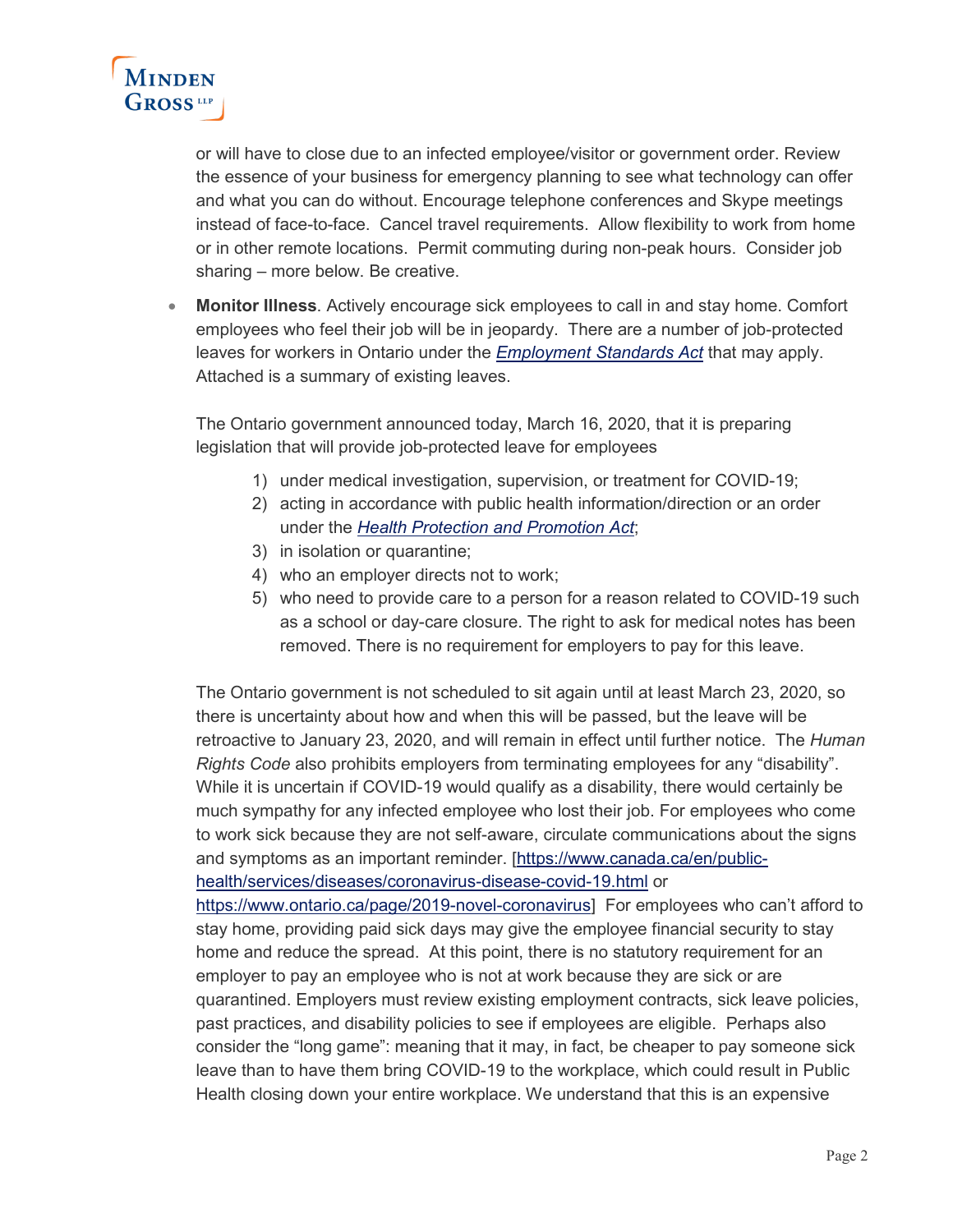

undertaking and may not be available in all workplaces when business is slowing and sales may be softening. Still, it may be in the employer's best interests to either extend the number of paid sick days allowed, allow a special allotment of sick days for this particular crisis, or at least work with employees who are in need in this crisis.

- **Sending employees home**. Under the *[Occupational Health and Safety Act](https://www.ontario.ca/laws/statute/90o01)*, employers have to ensure the workplace is safe for its employees. Communicable diseases are covered under this Act and if there is evidence of a contagious illness, employers can send employees home. Letting employees know this before they show signs of illness may help to set expectations. Pay or no pay? See below.
- **Travel Plans.** When we started this article, there were specific travel restrictions for only certain countries. With international borders closing, there is now a blanket travel advisory not to travel outside Canada. The Public Health Agency is advising anyone returning from outside Canada to self-isolate for 14 days. For the listed countries, travelers have to self-isolate and are required to contact local public health authorities to be monitored. Based on this recommendation, employers can advise those who have recently traveled or are away now what they can expect when they return home. If the employee can work from home for 14 days, that is an easy solution. If working from home is impossible, the issue of pay or no pay is covered below.
- **Pay or no pay.** If an employee is not at work because they are sick, there is no current statute that requires an employer to pay the employee while they are away from work. If the employer has paid sick leave or short term disability benefits, these policies should be applied. Employment insurance sick leave benefits may be available. The federal government recently made the process easier to cover employees who are sick or quarantined. Quarantine includes an order by a public health official or if the quarantine was recommended by an official for the health and safety of the public at large and the employee was asked by their employer to place themselves under quarantine. As a result, if you are asking an employee to stay home, for instance, because they have traveled outside Canada, are showing signs of illness, or are self-isolating due to contact with an infected person, these employees would be eligible for sick leave employment insurance benefits of up to 15 weeks. The normal one week waiting period has been waived. There will be a delay for employees to receive this income, but it will be available.
- **Constructive Dismissal.** Even if eligible for employment insurance benefits, sending an employee home without pay can result in a claim for constructive dismissal. As a result, employers have to careful. We are in uncharted waters with no definitive answers as these issues will not be decided until many months after this crisis has passed. Acting as reasonably as possible will only help employers if or when they later appear before any adjudicator.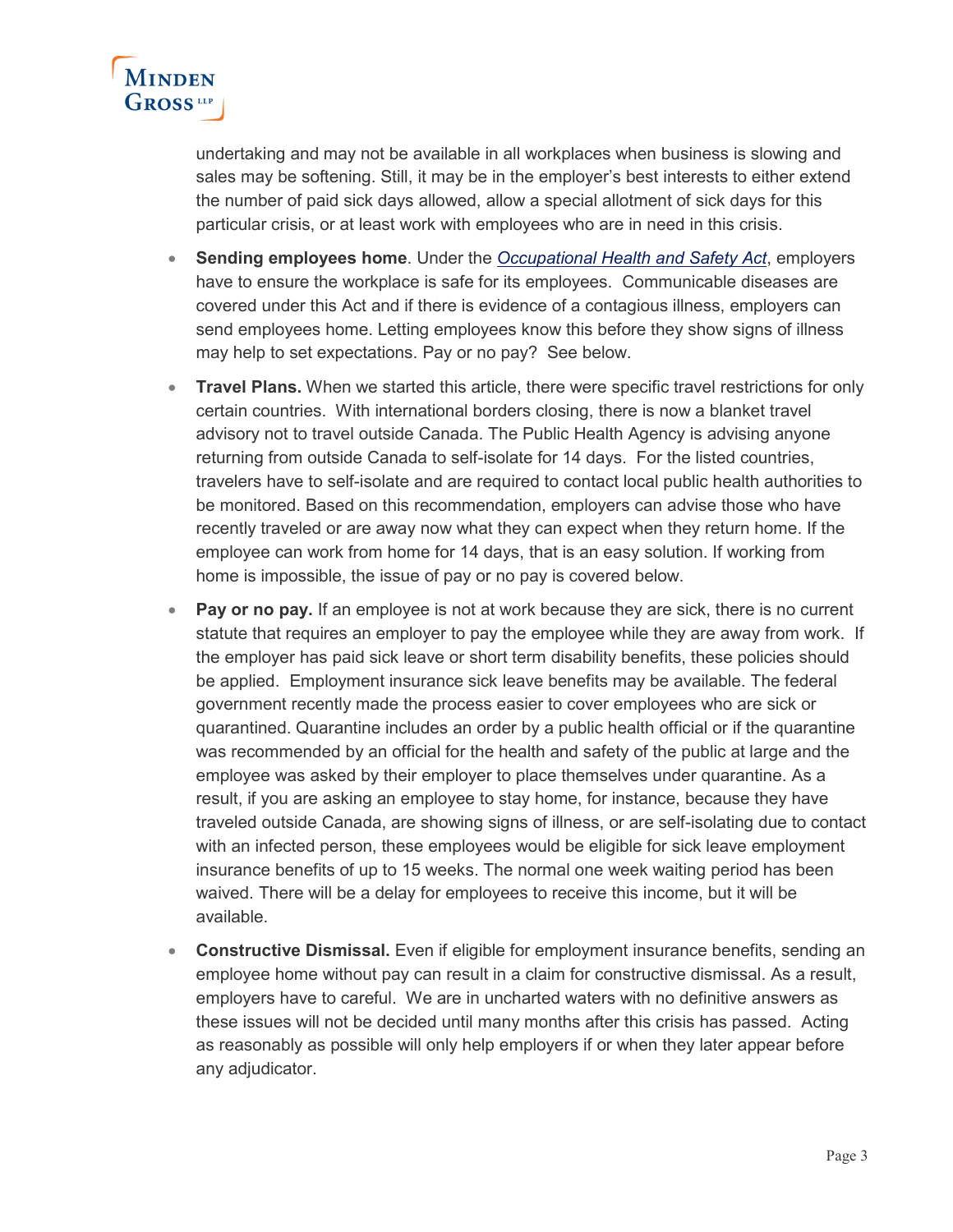

- **Right to Refuse Work**. Under the *[Occupational Health and Safety Act](https://www.ontario.ca/laws/statute/90o01)*, if employees feel that their workplace is unsafe because of a communicable disease, they can refuse to work. If this is the case, an employer will have to find an alternative safe place for the employee to work while their complaint is investigated (by the employer and worker representative/joint health and safety committee). The Ministry of Labour may have to attend if the issue is unresolved.
- **Getting Ill at Work.** If it is proven that an employee got infected with COVID-19 at work, if an insured workplace, employees would be entitled to WSIB benefits. Some have wondered if the stress that is occurring in workplaces over the possibility of infection could lead to chronic mental stress benefits under WSIB. This is a fairly new provision and our view is that proving the predominant cause of the mental stress arose out of or was in the course of the employee's employment may be extremely difficult. This benefit was not available for past pandemics, so it is unclear if and how it will be used in these circumstances.
- **Child Care Responsibilities.** After March break for the public school system, many parents will be scrambling for child care as schools are currently closed until April 6, 2020. The *[Human Rights Code](https://www.ontario.ca/laws/statute/90h19)* requires employers to accommodate employees with respect to family status, including childcare responsibilities. While case law has stressed that accommodation is normally a two-way street, due to the last minute and province-wide nature of the school closures, employees may have few options other than to stay home. There is no current law that would require this leave to be paid by the employer. The Ontario government's new leave will also give job protection for these employees.
- Layoffs / Closing down. With recent government announcements, it is clear that many businesses will close for several weeks or experience slowdowns, which will result in a lack of work for its workers. Any type of layoff for shortage of work (not quarantines or sickness) would be governed by our existing employment laws. Unless there is an industry practice, written policy, contract term, or the employee consents, laying an employee off for shortage of work can be deemed a constructive dismissal. If it was only for 2 weeks, from a very practical perspective, it would be aggressive for an employee to sue over 2 weeks of pay. But if this turns into a longer period, the risk increases. We encourage employers to review federal government programs that may make sense for their workplaces, including a supplemental unemployment benefit plans (SUB) [https://www.canada.ca/en/employment-social-development/programs/ei/ei](https://www.canada.ca/en/employment-social-development/programs/ei/ei-list/reports/supplemental-unemployment-benefit.html)[list/reports/supplemental-unemployment-benefit.html](https://www.canada.ca/en/employment-social-development/programs/ei/ei-list/reports/supplemental-unemployment-benefit.html) (allows employees to collect employment insurance and receive their top-up payment from their employer for either illness, injury, quarantine or a shortage of work) or Work Share <https://www.canada.ca/en/employment-social-development/services/work-sharing.html> (allows employees to collect employment insurance and wages for job share due to reduced workloads) These plans do require prior approval from the federal government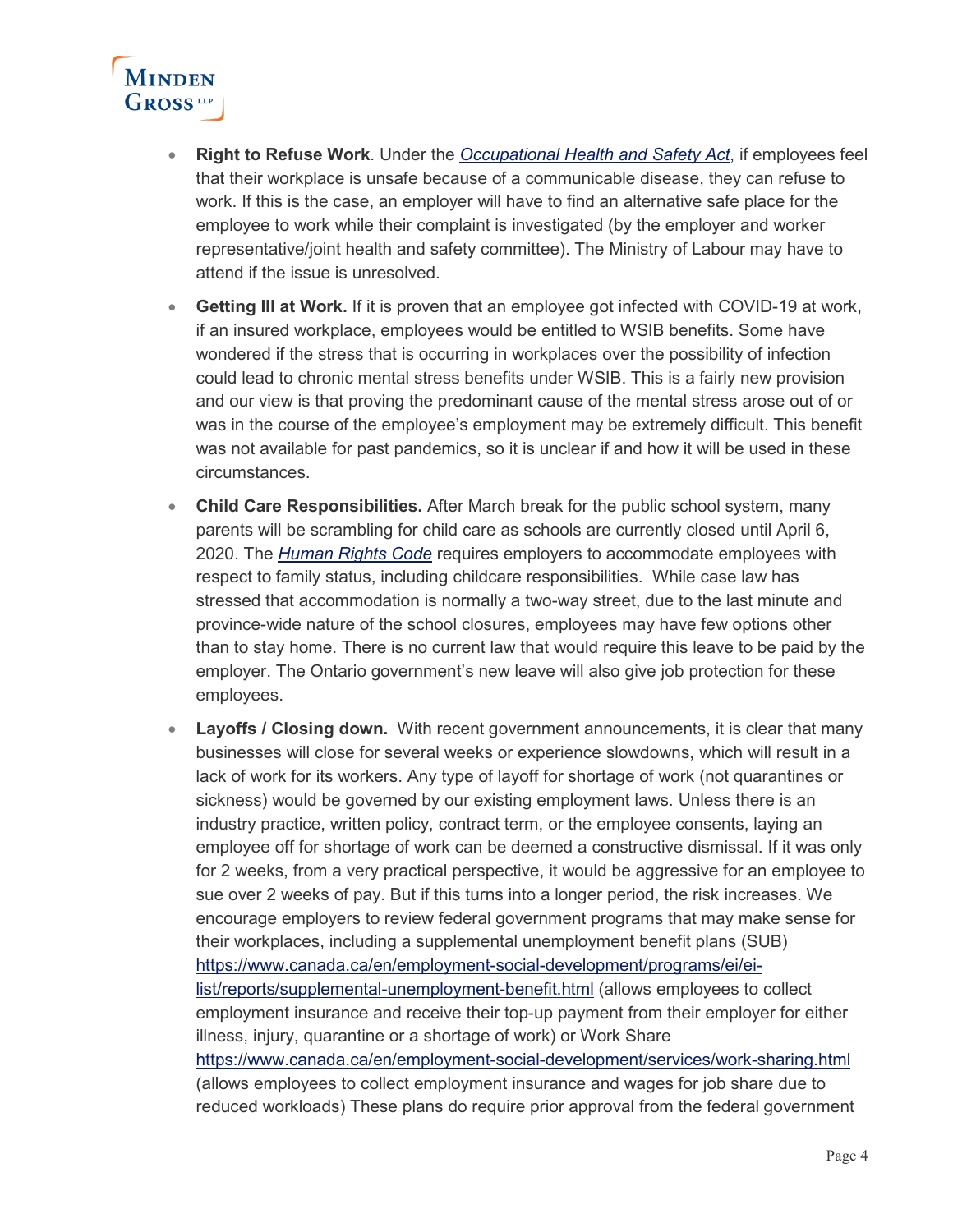

so employers should review this as soon as possible. We had hoped to have more definitive feedback regarding these federal plans (e.g. loosening approval process), but this was not addressed by the Federal Government today. We also expect that in the future, the waiting period for employment insurance benefits will be waived for all work shortages.

It is time to think outside the box about how work is done in your workplace. Businesses want to continue to operate and employees want to earn a living. Brainstorm now on ways in which these common goals can be met.

We at Minden Gross LLP are also managing this challenge, knowing that our office may also be closed. Please be assured that all three of us, Tracy, Andrew, and Carrington, are organized to work remotely and can access our office phone lines remotely. Please contact us as noted below for assistance.

Wishing you all the best at this challenging time.

Tracy A. Kay = 416.369.4330 = [tkay@mindengross.com](mailto:tkay@mindengross.com) Andrew H. Zinman · 416.369.4106 · [azinman@mindengross.com](mailto:azinman@mindengross.com) Carrington A. Hickey . 416.369.4309 . [chickey@mindengross.com](mailto:chickey@mindengross.com)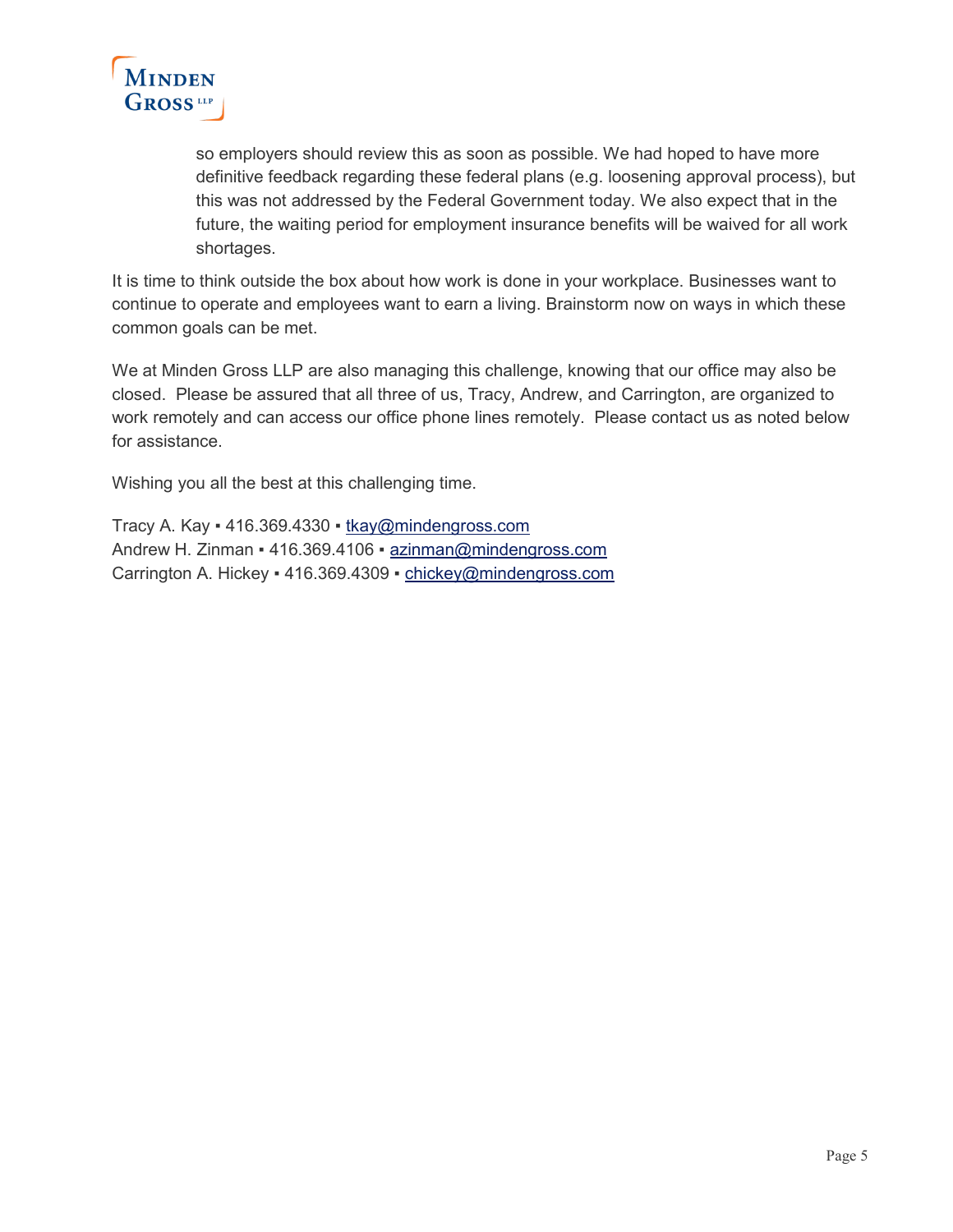

**MINDEN GROSS LLP** BARRISTERS AND SOLICITORS 145 King Street West, Suite 2200, Toronto, ON M5H 4G2 P. 416.362.3711 F. 416.864.9223 www.mindengross.com

| <b>STATUTORY LEAVES OF ABSENCE</b>                                              |                                                                                                                                                                                                                                                                                                           |                                                            |                                                   |  |
|---------------------------------------------------------------------------------|-----------------------------------------------------------------------------------------------------------------------------------------------------------------------------------------------------------------------------------------------------------------------------------------------------------|------------------------------------------------------------|---------------------------------------------------|--|
| <b>Leave of Absence</b>                                                         | <b>Maximum Length &amp;</b><br><b>Purpose</b>                                                                                                                                                                                                                                                             | <b>Employee</b><br><b>Eligibility</b>                      | <b>Documentation</b>                              |  |
| <b>Pregnancy Leave</b><br>(s. 46 & 47)                                          | 17 weeks of unpaid job<br>protected leave for pregnant<br>employees                                                                                                                                                                                                                                       | Due date must be<br>13 weeks or more<br>after date of hire | Medical<br>certificate<br>stating due date        |  |
| <b>Parental Leave</b><br>(s. 48 & 49)                                           | 61 weeks (with pregnancy<br>leave) or 63 weeks (without<br>pregnancy leave) of unpaid job<br>protected leave after the birth<br>or adoption of a child                                                                                                                                                    | Must be employed<br>for at least 13<br>weeks               | N/A                                               |  |
| <b>Family Medical</b><br>Leave<br>(s. 49.1)                                     | 28 weeks of unpaid job<br>protected leave to provide care<br>or support to certain family<br>members at a significant risk of<br>dying within the next 26 weeks                                                                                                                                           | Eligible upon hire                                         | Medical<br>certificate                            |  |
| <b>Organ Donor</b><br>Leave<br>(s. 49.2)                                        | 13 weeks of unpaid job<br>protected leave to undergo<br>surgery for the purposes of<br>organ or tissue donation                                                                                                                                                                                           | Must be employed<br>for at least 13<br>weeks               | Medical<br>certificate                            |  |
| <b>Family Caregiver</b><br>Leave<br>(s. 49.3)                                   | 8 weeks of unpaid job<br>protected leave to provide care<br>or support to certain family<br>members with a serious<br>medical condition                                                                                                                                                                   | Eligible upon hire                                         | Medical<br>certificate                            |  |
| <b>Critical Illness</b><br>Leave<br>(s. 49.4)                                   | Unpaid job protected leave to<br>provide care or support to<br>certain family members whose<br>baseline health has<br>significantly changed and<br>whose life is at risk as a result<br>of an illness or injury (17<br>weeks for a critically ill adult;<br>37 weeks for a critically ill<br>minor child) | Must be employed<br>for at least 6<br>months               | Medical<br>certificate                            |  |
| <b>Child Death Leave</b><br>(s. 49.5)                                           | 104 weeks of unpaid job<br>protected leave where a child<br>of the employee dies for any<br>reason                                                                                                                                                                                                        | Must be employed<br>for at least 6<br>months               | Evidence<br>reasonable in<br>the<br>circumstances |  |
| <b>Crime-Related</b><br><b>Child</b><br><b>Disappearance</b><br>Leave (s. 49.6) | 104 weeks of unpaid job<br>protected leave where an<br>employee's child disappears<br>as a result of a crime                                                                                                                                                                                              | Must be employed<br>for at least 6<br>months               | Evidence<br>reasonable in<br>the<br>circumstances |  |